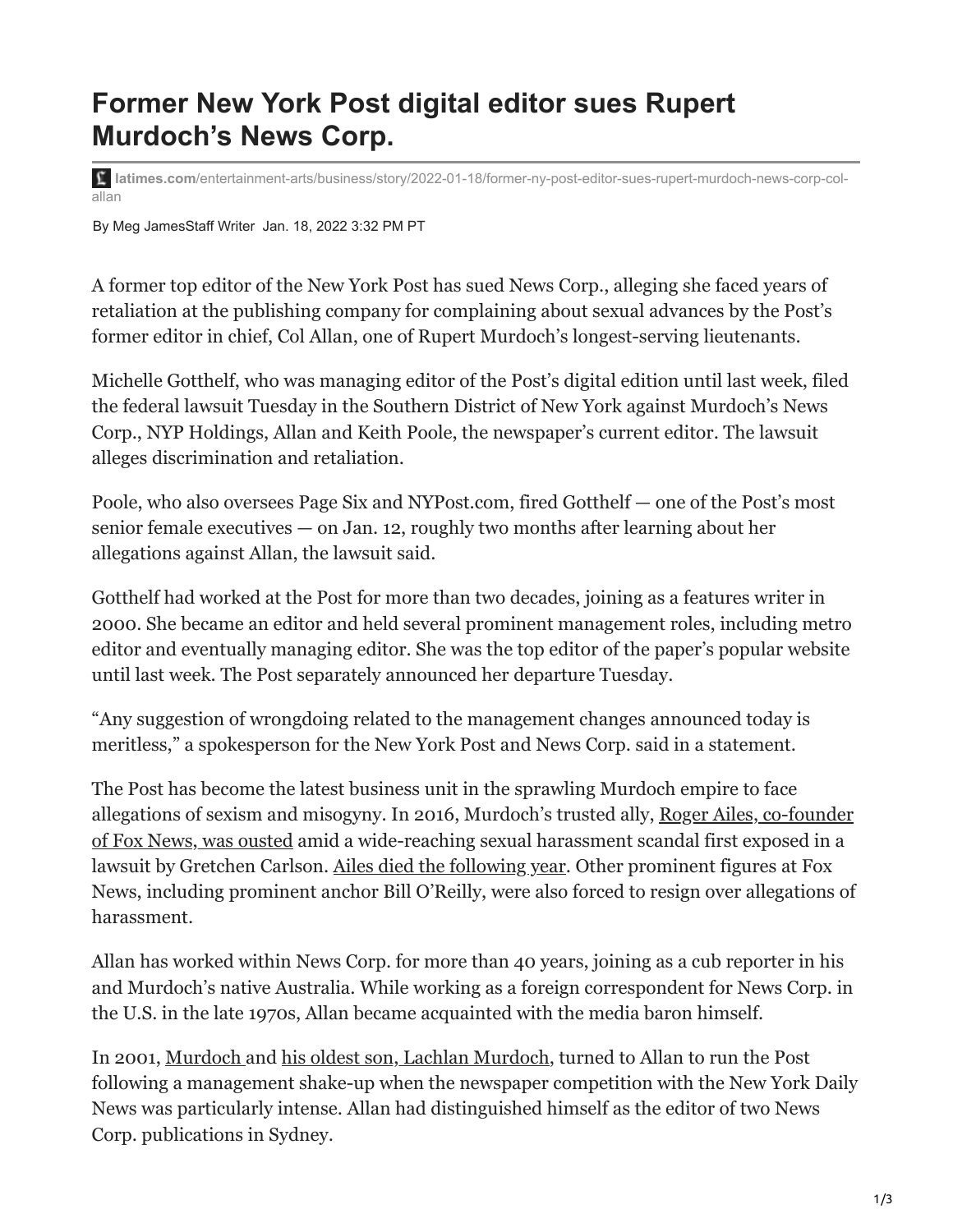Allan served as top editor at the Post for about 15 years, and Gotthelf was one of his top deputies.

"Mr. Allan delighted in degrading Ms. Gotthelf, and women generally, in front of her mostly male peers. For example, Mr. Allan would refer to women in news stories as 'skanks' or 'stupid women'," the lawsuit said. "He described a female NY Post editor as a 'sneaky lesbian.'"

Allan also allegedly told Gotthelf that "Murdoch 'doesn't like many women.'"

Over the years, Gotthelf thrived within the organization — despite what she described in the lawsuit as a misogynistic atmosphere within the newsroom. Her situation began to deteriorate after Allan allegedly first made a sexual proposition to her in 2013. She decided to keep the overture quiet, because Allan was a formidable force at the company, according to the lawsuit.

But in the fall of 2015, Allan invited Gotthelf for drinks at a bar, the lawsuit said. Although she was uncomfortable, she felt she had to acquiesce and have drinks with Allan because he was her boss. That evening, he allegedly quizzed her about her relationship with her boyfriend, then told her: "We should sleep together." She said no, and bolted from the bar, the suit states.

The following day, Gotthelf reported the incident to human resources, saying she had been bullied and harassed, according to the lawsuit.

Several months later, in 2016, Allan retired as the Post's editor in chief.

Murdoch himself attended the Post's send-off for the retiring newsman, calling Allan "one of the most outstanding editors of his generation" and a "great friend and colleague," according to Gotthelf's lawsuit.

After three years of retirement, Allan returned to the Post in an advisory capacity with substantial clout within the newsroom.

On Jan. 3, 2019, Allan allegedly called Gotthelf and expressed displeasure because the Post had missed a story that was covered by the rival Daily News. "At the end of his tirade, Mr. Allan told Ms. Gotthelf, 'I love you,'" the suit said.

She soon learned that Allan had rejoined the publication. Gotthelf renegotiated her contract so that she did not have to report to Allan, but that arrangement did not last, the lawsuit said.

In June 2019, after the Post published an online story that E. Jean Carroll had accused then-President Trump of rape, Allan told Gotthelf that the story "should be removed" from the Post's website. The two argued, and Allan allegedly wrote to Gotthelf, saying: "Get rid of it."